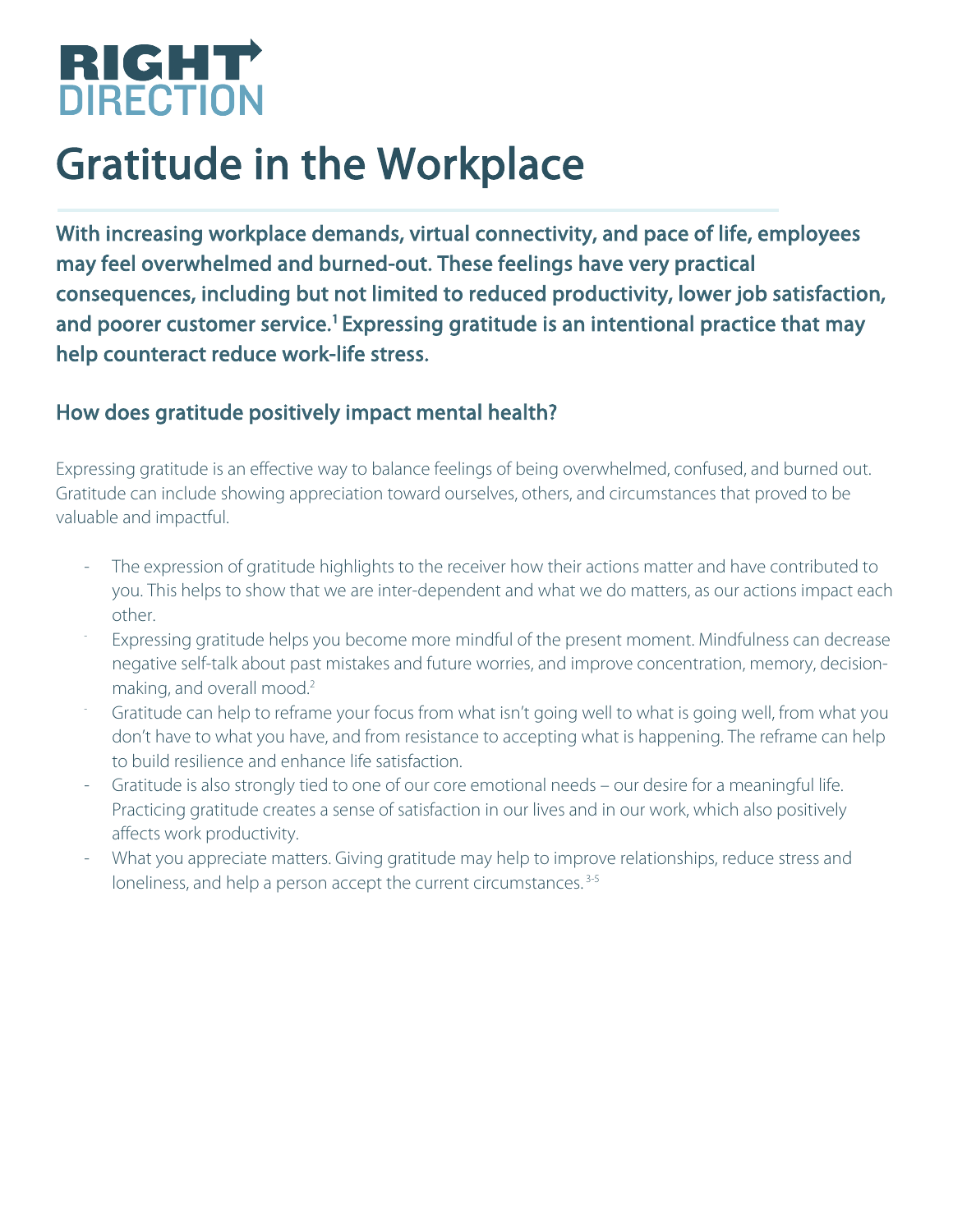## What are ways to cultivate moments of gratitude at work?

Integrating acts of gratitude into management practices is a great way to create a mentally healthy culture within an organization. It is important to establish a cadence of behaviors, activities, and events around the practice of gratitude to sustain the positive benefits.

Below are a few ideas for inspiration.

Process ideas:

- Encourage employees to create regular team meeting activity and email communications that highlight how the actions of others impacted them and share gratitude.
- Encourage employees to remember to reflect on their accomplishments and give self-gratitude for their contributions.
- If your organization uses virtual communication tools, like Slack, create community gratitude or recognition channels where employees can share gratitude experiences during the workday.

Programs ideas:

- Develop organization-wide public and private recognition programs and platforms for employees to express gratitude to each other in written and visual format and consider incorporating forms of recognition.
- Encourage creative and non-monetized gift-giving between employees, including a gift of time, gift certificates for a future favor, an appreciation book, and others – to show gratitude.
- Ask leaders to periodically express gratitude towards employees to highlight their value.
- Set a meeting for *Gratitude Stories* to allow employees to share when another person impacted them and to give gratitude.
- Create a virtual team gratitude journal and revisit quarterly as a team.
- Start an organization-wide Days of Gratitude Challenge, where employees express gratitude for a set number of days.
- Consider starting a community gratitude graffiti project that provides gratitude kits to publicly display stories of gratitude within the organization. 8

There are many creative ways to cultivate a culture of gratitude and appreciation. Your organization may also wish to reach out to employees for creative ideas to increase employee engagement and participation.